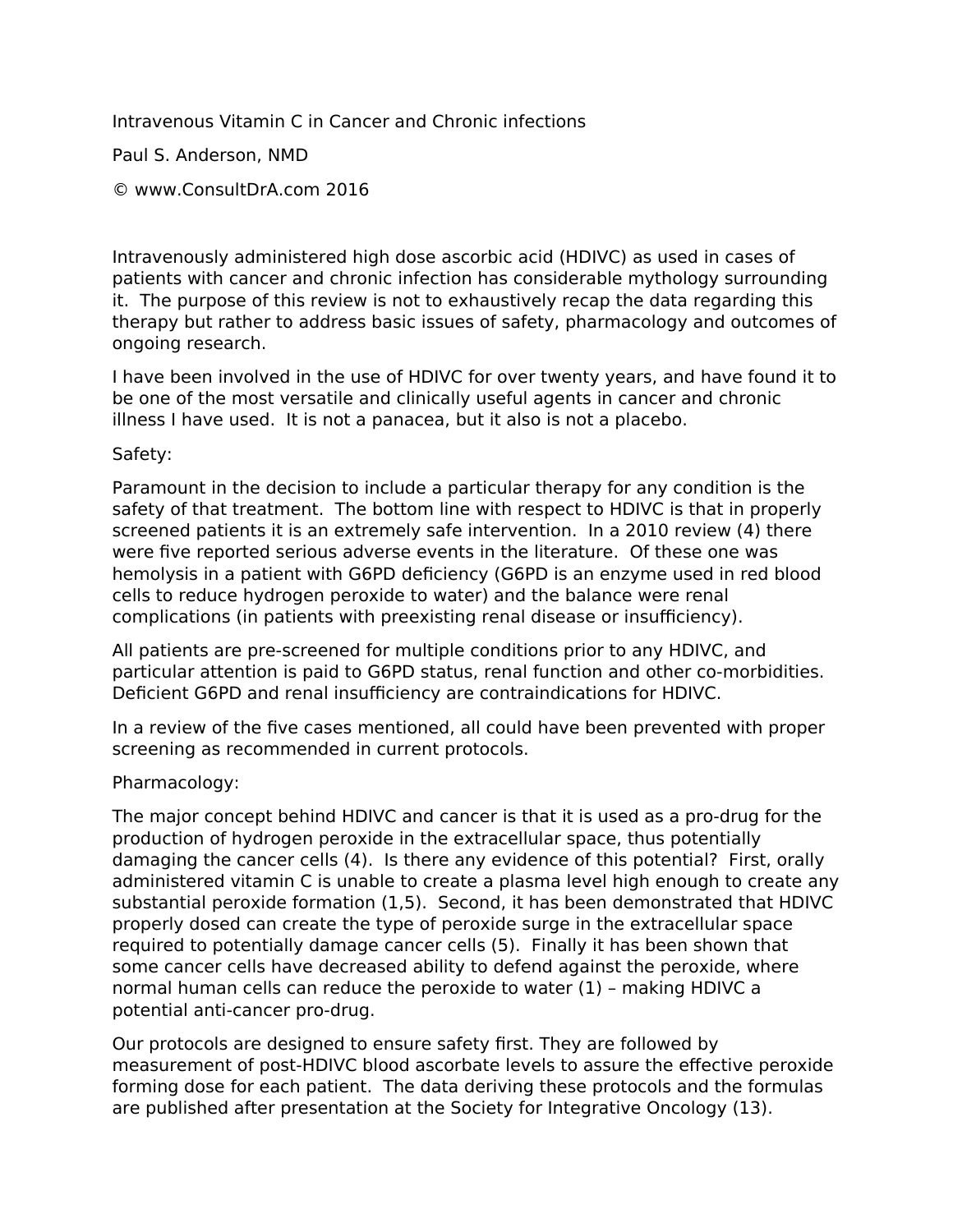HDIVC and Other Chemotherapeutic Agents:

A great deal of confusing information regarding the appropriate place and timing for the administration of HDIVC with other chemotherapeutic agents exists. Currently an up to date review of all available data in this arena is being completed by the author (14). A quote from a recent peer reviewed publication reveals the overall direction the data are pointing: "Clinical investigation of pharmacologic ascorbate should be considered as an addition to existing cancer treatments. Its mechanism of action as a pro-drug for H2O2 generation is distinct from most currently used agents. For this reason, there is potential for synergy, or at least an additive effect, in combination with other drugs. This strategy is similar to that used for treatment of many cancers, tuberculosis, serious bacterial infections, hepatitis, and HIV. Emerging data indicate that there are additive effects of ascorbate with other neoplastic agents" (11). A review of available data in 2008 summarized multiple existing cancer therapies and their effect in combination with ascorbate and found all agents either not affected or enhanced by ascorbate (9). This review had one exception which was the agent bortezomib, but later clinical data showed that even this agent had synergistic effect with HDIVC (10). More study needs to be done, but data published between late 2011 and 2012 also reveal only positive additive effects using HDIVC in combination with existing cancer treatments (7).

In the case of "chemotherapy" as applies to antibiotic, antifungal, antiviral or other medications I use HDIVC in sequence or concurrently with these agents daily. We see only clinical synergy and improved outcomes over the use of the prescription agents alone.

# HDIVC and chronic infections:

I have used HDIVC in the context of a comprehensive functional medicine approach to chronic infections for two decades. It is an excellent first line agent in the case of an acute illness such as influenza, mononucleosis or the like, as well as many chronic infections. In our practice we will use it in series with intravenous artesunate or other prescription antimicrobials in cases of recalcitrant infection. In the case of an acute infection the sooner one can infuse the HDIVC the better. In cases of chronic infection the use of HDIVC is as part of an overall protocol, but still crucial to the management of the case.

# Ongoing Research:

Published reviews of HDIVC agree that there is limited data to support or to disprove the efficacy of this intervention in cancer patients (1,3,4,5). These authors agree that more data needs to be collected in order to verify the use of this intervention for cancer patients. In addition to many anecdotal reports regarding the positive benefits of HDIVC in cancer situations (4), two recent presentations reported a 50% positive outcome in a small sample of stage 4 cancer patients following data over a 2.5 year timeframe (6,7). A recent review of published data regarding intravenous ascorbic acid supports the above assertions as well as supporting the idea that this therapy has a role in treating the patient who has cancer (12).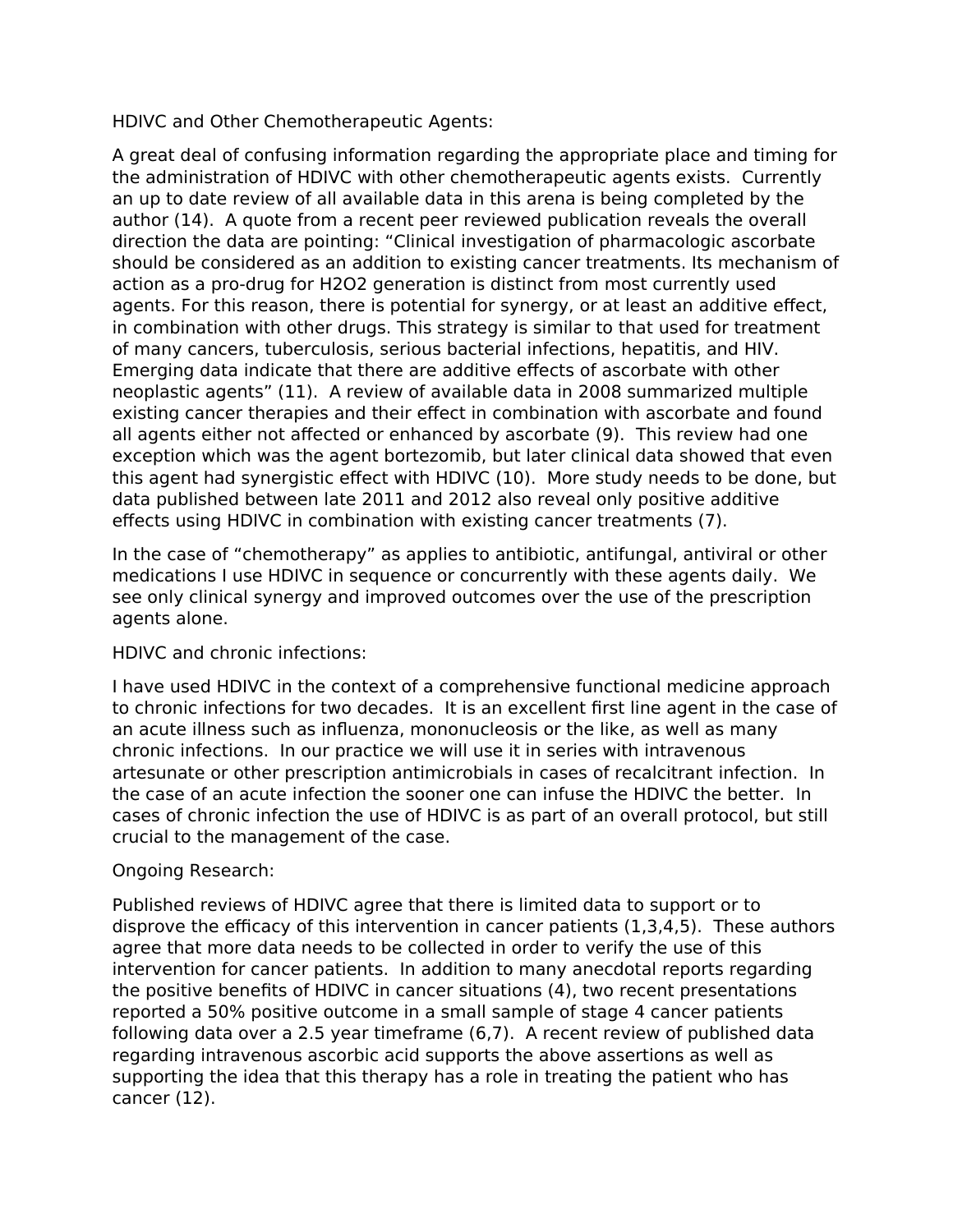While we have only preliminary outcomes data as yet regarding the success rate of HDIVC, it is viewed as a safe and potentially effective treatment in a medically supervised environment from the point of view of the larger medical community. In my personal experience it is one of the most safe and effective agents to use in the course of treatment of infections as well as an excellent quality of life agent in clinical oncology.

# References:

1. Verrax J and Calderon PB. The controversial place of vitamin C in cancer treatment biochemical pharmacology. 76 (2008 ) 1644 – 1652. PMID: 18938145.

2. Duconge J, MirandaI-Massari JR, and Gonzalez MJ, et al. Pharmacokinetics of Vitamin C. PRHSJ 2008;27(1):7-19. PMID: 18450228.

3. Ohno S, Ohno Y, and Suzuki N, et. al. High-dose Vitamin C (Ascorbic Acid) Therapy in the Treatment of Patients with Advanced Cancer. Anticancer Research 2009;29: 809-816. PMID: 19414313.

4. Padayatty SJ, Sun AY, and Chen Q, et al. (2010) Vitamin C: Intravenous Use by Complementary and Alternative Medicine Practitioners and Adverse Effects. PLoS ONE 5(7): e11414:1-8. PMID: 20628650.

5. Chen Q, Espey, MG, and Sun AY, et al. Ascorbate in pharmacologic concentrations selectively generates ascorbate radical and hydrogen peroxide in extracellular fluid in vivo. Proc Natl Acad Sci U S A. 2007; 104(21):8749-54. PMID: 17502596.

6. Standish L, Anderson P. "IV Therapy Experience at Bastyr Integrative Oncology Research Center." Scientific Presentation. NOAC Meeting. Seattle, Washington. 2010.

7. Anderson P. "Intravenous Vitamin C in Naturopathic Oncology." Scientific Presentation. Oncology Association of Naturopathic Physicians. Scottsdale, Arizona. 2012.

8. Fromberg, A, et.al. Ascorbate Exerts anti-proliferative effects through cell cycle inhibition and sensitizes tumor cells towards cytostatic drugs. Cancer Chemother Pharmacol, 67:1157-1166, 2011. DOI 10.1007/s00280-010-1418-6 (Springer online).

9. Verrax J and Calderon PB. The controversial place of vitamin C in cancer treatment biochemical pharmacology. 76 (2008 ) 1644 – 1652. PMID: 18938145.

10. Berenson JR, Yellin O, Woytowitz D, Flam MS, Cartmell A, Patel R, Duvivier H, Nassir Y, Eades B, et al. Bortezomib, ascorbic acid and melphalan (BAM) therapy for patients with newly diagnosed multiple myeloma: an effective and well-tolerated frontline regimen. Eur J Haematol. 2009;82:433–9. Downloaded from advances.nutrition.org by guest on November 15, 2011